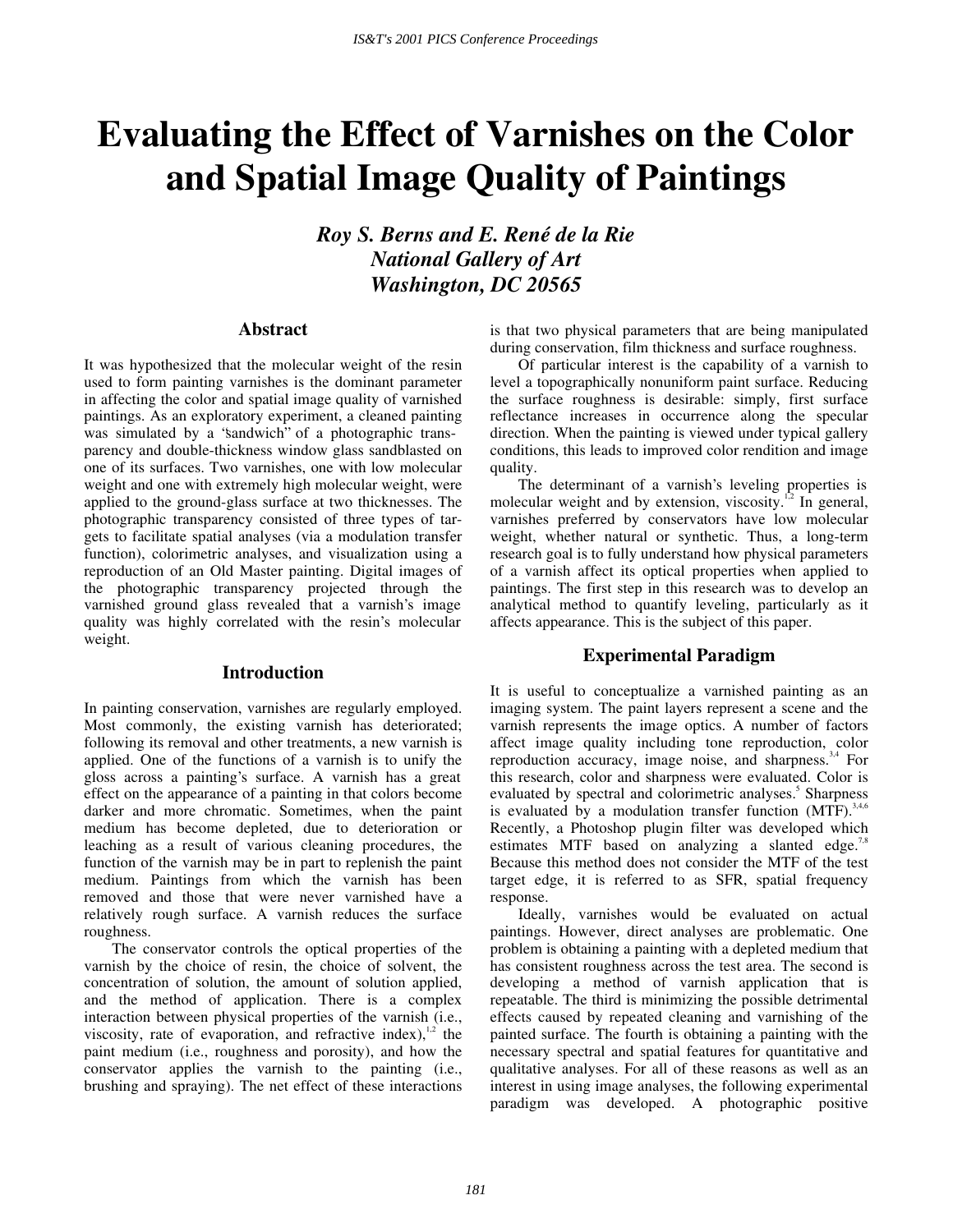transparency was used to simulate the painted image. Double thickness window glass sandblasted on one side simulated a depleted paint medium. By rear illuminating the ground glass and photographic transparency " sandwich," a painting with a very rough depleted surface was simulated. Varnishes applied to the ground glass would have different abilities to level the surface thereby affecting image quality. Digital images of the simulated painting could be readily evaluated qualitatively and quantitatively.

# **Experimental**

#### **Transparency**

 The transparency target is shown in Figure 1. The top left is a slant-edge target, used to measure SFR. The top right is a 6x6x6 factorial sampling of red, green, and blue digital counts, used to measure colorimetric values. Below it is an 18 step gray scale, also uniformly sampled digitally. The bottom is a portion of Rembrandt van Rijn's *Self Portrait* [oil on canvas, 0.845 x 0.660 m (33 1/4 x 26 in.)

Andrew W. Mellon Collection, National Gallery of Art, Washington] digitized at 600 pixels per inch from an 8" x 10" positive transparency. A 4" x 5" Ektachrome photographic positive transparency of the test target was created using a CRT-based film recorder.



*Figure 1. Experimental target* 

#### **Varnish and Varnish Application**

As an exploratory study, two resins were selected, each applied at two thicknesses. The first resin was Union Carbide AYAT polyvinyl acetate having an extremely high molecular weight (weight average molecular weight  $=$ 343,829). The second was Hercules Regalrez 1094, a low molecular weight hydrogenated hydrocarbon resin (weight average molecular weight  $= 1091$ ) that has recently come into use as a varnishing material.<sup>9,10</sup> It has similar molecular weight to common natural resins used for painting varnishes. Toluene was used as the solvent for both resins in forming varnish solutions.

Paint drawdown applicator bars were used to produce uniform film layers. Each varnish was applied at two thicknesses. The AYAT varnish resulted in films of 21.8 and 43.5 microns while the Regalrez varnish resulted in films of 16.9 and 33.9 microns.

#### **Imaging and Image Analyses**

An IBM Pro/3000 imaging system was used for the experiment. This is a scanning system with a spatial resolution of 3000 x 4000 pixels and three filters optimized such that the overall system spectral sensitivities are nearly colorimetric.<sup>11</sup> This camera captures at 12-bit color resolution. An exponential function was used to reduce the bit depth from 12 to 8 resulting in 24-bit TIFF files. (The 24-bit images were required in order to use the SFR plug-in filter.)

A Kodak ANSI IT8.7/2 $^{12,13}$  Ektachrome target was first imaged. Batch colorimetric data for this target along with the average digital counts of each color patch were used to develop a transformation from digital to colorimetric data for the 1931 standard observer and illuminant D50.<sup>5</sup>

The photographic target was positioned on rearilluminated opal glass and imaged successively with clear glass, ground glass, and ground glass with each varnish positioned between the target and detector. The average digital counts of each patch of the color target were transformed to estimated CIELAB coordinates. A 300 x 400 pixel area of the slanted edge was used to estimate SFR. Only the green channel was used.

# **Results and Discussion**

#### **Spatial Analysis**

The slant-edge SFR spectra of each image were converted to MTF spectra by dividing by the SFR spectrum of the clear glass, plotted in Figure 2. The data are only plotted between 0 and 0.3 cycles per pixel; above 0.3, there is considerable noise. There are clear trends in the data. Varnish improved MTF. The ground glass had a very low spatial response, quickly dropping off in its modulation at very low spatial frequencies. With a varnish coating, the curve begins to change shape and increases in modulation. However, the 21.8-micron AYAT produced only marginal improvement compared with ground glass. At 43.5 microns, MTF is certainly higher than ground glass without a varnish coating. The Regalrez was much more effective than AYAT in improving MTF. For both varnishes, increasing the film thickness improved MTF.

Sharpness is a visual perception whereas MTF (or SFR) is a physical parameter. Many metrics have been proposed to relate MTF to perceived sharpness, summarized by Higgins.<sup>4</sup> Common to these calculations is the convolution of the human visual system's MTF with the optical system's MTF and integration over spatial frequency. Because the ground glass is only a simulation of a painting surface and viewing distance for any arbitrary painting has not been defined, performing this convolution seems specious. Therefore, the MTF spectra plotted in Figure 2 were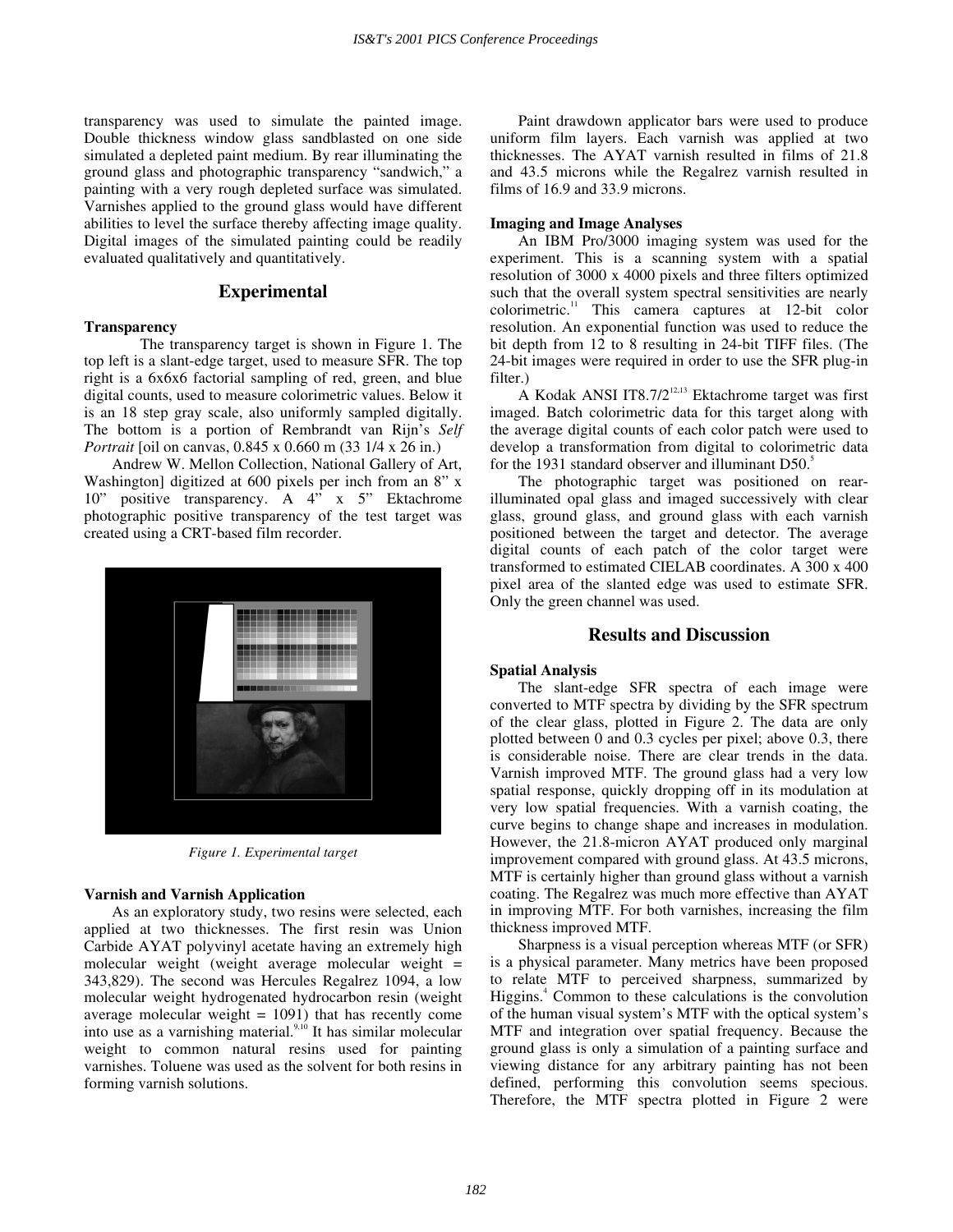integrated as a function of spatial frequency between 0 and 0.3 cycles per pixel and used as a first-order correlate of sharpness. These integrated MTF are listed in Table 1. Clearly, Regalrez 1094 is much more effective than AYAT in improving the spatial image quality of the ground glass. Regalrez at less than half the thickness of AYAT (16.9 vs. 43.5 microns) resulted in more than twice the integrated modulation (42.27 vs. 15.96).



*Figure 2. Modulation transfer function results: 43.5 and 21.8 micron AYAT films (dotted lines), 33.9 and 16.9 micron Regalrez films (dashed lines), and ground glass (solid line).* 

**Table 1 Integrated area of the MTF spectra plotted in Figure 2.** 

| Sample                | Integrated modulation |  |
|-----------------------|-----------------------|--|
| Regalrez 33.9 microns | 52.67                 |  |
| Regalrez 16.9 microns | 42.27                 |  |
| AYAT 43.5 microns     | 15.96                 |  |
| AYAT 21.8 microns     | 7.08                  |  |
| Ground glass          | 5.25                  |  |

## **Colorimetric Analysis**

The surface roughness of the ground glass causes light transmitting through the glass to be scattered. This is equivalent to adding optical flare through an imaging system. The visual effect is that dark colors are rendered lighter and lower in chroma.



*Figure 3. Vector plots for the 21.8 micron AYAT film applied to ground glass compared with clear glass* 

The change in color was quantified by calculating colorimetric differences using CIELAB as an approximately uniform color-difference space<sup>14</sup> for the 6 x 6 x 6 color target and gray scale. Vector plots, in which the tail of each arrow represents the coordinates of a color patch imaged through the clear glass and the arrow head represents the coordinates through the ground glass, are shown in Figure 3 for the 21.8 micron AYAT film. There are large changes in chroma and lightness for the darker colors. The upward left arrows indicate a decrease in chroma and an increase in lightness. The effects for lighter colors are much smaller. The systematic trend where the chromatic changes are greatest for the red-blue quadrant  $(+a^*, -b^*)$  is more a function of these colors'  $L^*$  values than their specific hue.